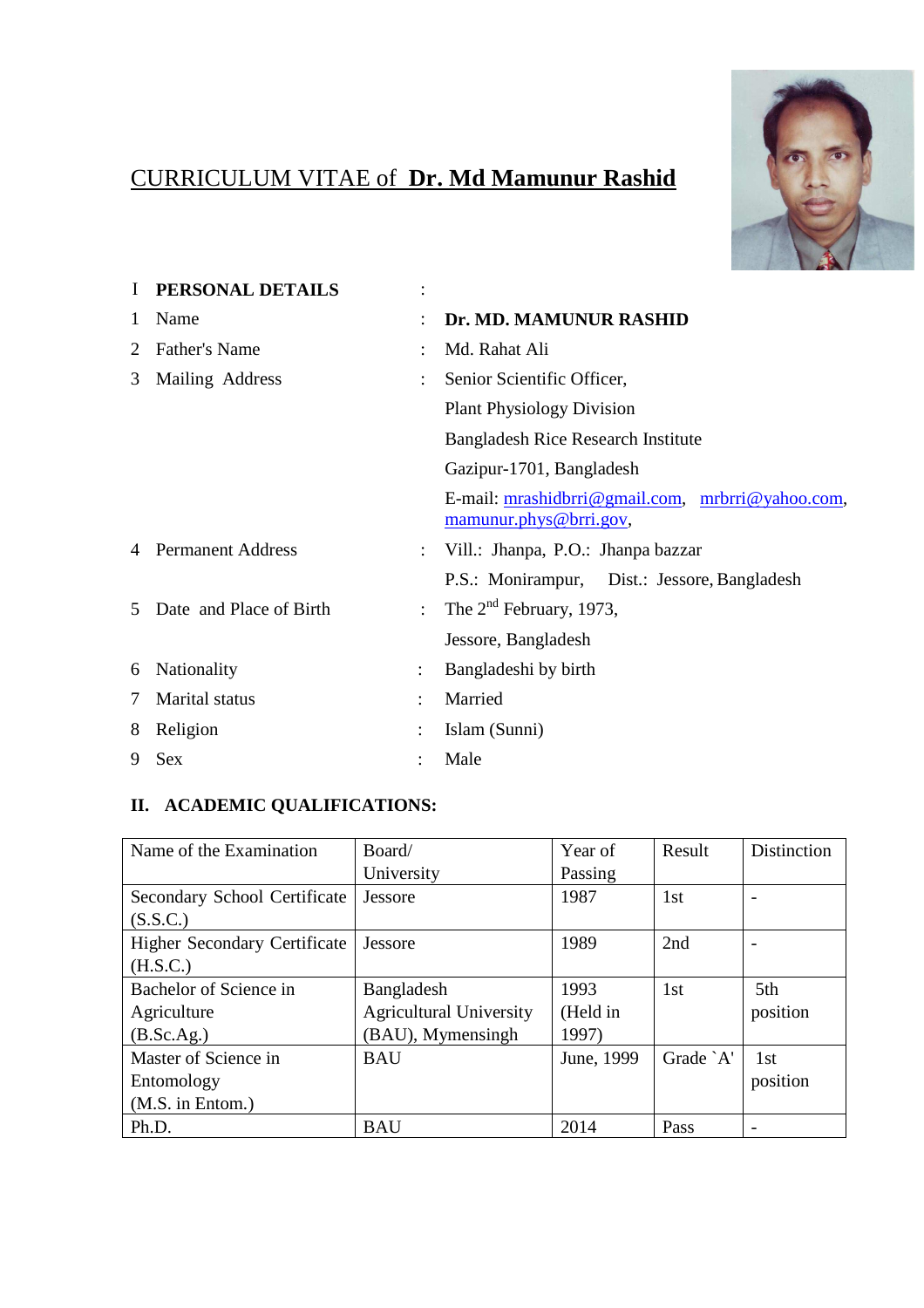| <b>Course Title</b>             | Institution          | Location    | Period           |                  | Grade            |  |  |  |  |
|---------------------------------|----------------------|-------------|------------------|------------------|------------------|--|--|--|--|
|                                 |                      |             | From             | To               |                  |  |  |  |  |
| <b>LOCAL TRAINING</b>           |                      |             |                  |                  |                  |  |  |  |  |
| Rice Production,                | Bangladesh           | Gazipur     | 12-07-1999       | 9-09-1999        | $A^+$            |  |  |  |  |
| Communication and Office        | <b>Rice Research</b> |             |                  |                  |                  |  |  |  |  |
| Management                      | Institute            |             |                  |                  |                  |  |  |  |  |
|                                 | (BRRI)               |             |                  |                  |                  |  |  |  |  |
| Disaster Management             | <b>BPATC</b>         | Chittagong  | 23-01-2000       | 30-01-2000       | Satisfactory     |  |  |  |  |
| <b>Research Management</b>      | <b>BRRI</b>          | Gazipur     | 13-11-2000       | 20-11-2000       | Satisfactory     |  |  |  |  |
| <b>Information System (Data</b> |                      |             |                  |                  |                  |  |  |  |  |
| capture)                        |                      |             |                  |                  |                  |  |  |  |  |
| Foundation Training Course      | <b>BARD</b>          | Comilla     | 15-04-2001       | 29-07-2001       | $\overline{A}^+$ |  |  |  |  |
| <b>Breeder Seed Production</b>  | <b>BRRI</b>          | Gazipur     | 02-12-2001       | 06-12-2001       | Satisfactory     |  |  |  |  |
| Hybrid Rice Seed Production     | <b>BRRI</b>          | Gazipur     | 15-11-2003       | 16-11-2003       | Satisfactory     |  |  |  |  |
| <b>Participatory Variety</b>    | <b>BRRI</b>          | Gazipur     | $30 - 06 - 2008$ | 02-07-2008       | Satisfactory     |  |  |  |  |
| Selection and Socioeconomic     |                      |             |                  |                  |                  |  |  |  |  |
| Components in Experimental      |                      |             |                  |                  |                  |  |  |  |  |
| <b>Sites</b>                    |                      |             |                  |                  |                  |  |  |  |  |
| Climate Change and              | <b>BARD</b>          | Comilla     | 01-12-2012       | 07-12-2012       | Satisfactory     |  |  |  |  |
| <b>Bangladesh Agriculture</b>   |                      |             |                  |                  |                  |  |  |  |  |
| <b>DSSAT Training Course</b>    | <b>BRRI</b>          | Gazipur     | 09-02-2013       | 13-02-2013       | Satisfactory     |  |  |  |  |
| Use of Fertilization            | <b>BRRI</b>          | Gazipur     | 11-11-2014       | 13-11-2014       | Satisfactory     |  |  |  |  |
| Recommendation Guide 2012       |                      |             |                  |                  |                  |  |  |  |  |
| Project Development and         | <b>BRRI</b>          | Gazipur     | $07 - 12 - 2014$ | $11 - 12 - 2014$ | Satisfactory     |  |  |  |  |
| Management                      |                      |             |                  |                  |                  |  |  |  |  |
| <b>FOREIGN TRAINING</b>         |                      |             |                  |                  |                  |  |  |  |  |
| Two- Week Rice Production       | International        | Philippines | 01-09-2003       | 12-09-2003       | Satisfactory     |  |  |  |  |
|                                 | <b>Rice Research</b> |             |                  |                  |                  |  |  |  |  |
|                                 | Institute (IRRI)     |             |                  |                  |                  |  |  |  |  |
| Hybrid Rice Technology for      | <b>Yuan Longping</b> | China       | 05-06-2013       | 24-09-2013       | Satisfactory     |  |  |  |  |
| Bangladesh                      | High-tech            |             |                  |                  |                  |  |  |  |  |
|                                 | Agriculture          |             |                  |                  |                  |  |  |  |  |
|                                 | Co., Ltd.            |             |                  |                  |                  |  |  |  |  |

# **III. TRAINING COURSE:**

# **IV. List of all publications:**

# **A. Scientific full paper in journal**

#### **i) As principal Author:**

- 1. **Rashid, M. M.**, K. S. Islam, M. Jahan, M. N. Bari and S. S. Haque. 2013. **Effect of Nutrient Management on Population Growth of Brown Planthopper,** *Nilaparvata lugens*  **(Stål).** Bangladesh Rice J. 17(1&2): 42-52.
- 2. **Rashid, M. M.**, M. M. Hossain, M. Z. Alam, M. Ibrahim and M. K. A. Bhuiyan. 2003. **Seasonal Abundance and Control of Spiraling White fly (***Aleurodicus dispersus***) on Guava.** Pakistan J. Biol. Sci. 6(24):2050-2053.
- 3. **Rashid, M. M.**, M. Z. Alam, M. M. Hossain, M. Ibrahim and M. H. Kabir. 2003. **Extent of Leaf Damage in Guava Twigs of Different Strata and Different Leaf Position of Twig by Spiraling White fly (***Aleurodicus dispersus***)***.* Pakistan J. Biol. Sci. 6(1):57-60.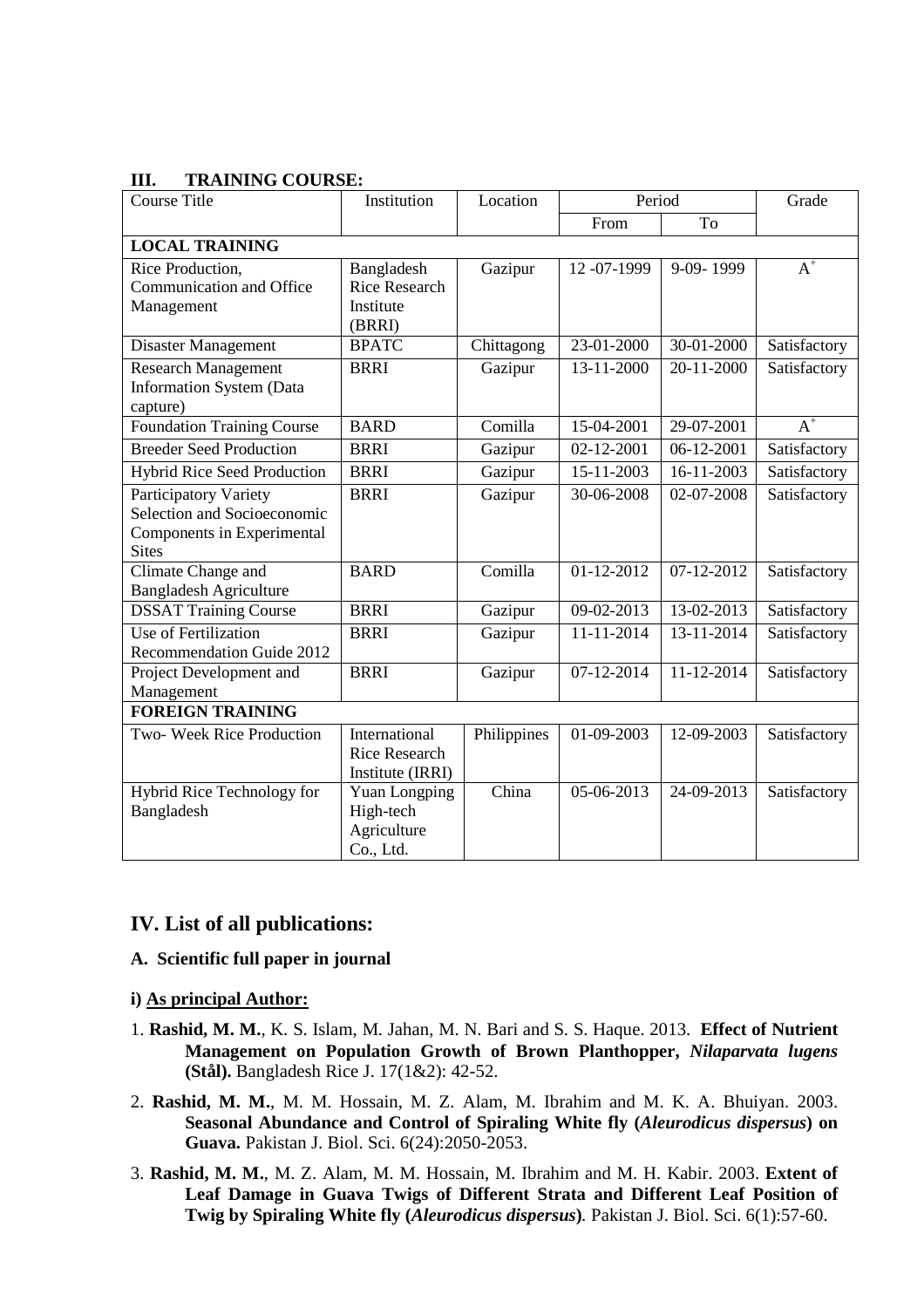4. **Rashid, M. M.**, K. S. Islam and M. Jahan. 2002. **Varietal susceptibility of guava to Spiraling Whitefly,** *Aleurodicus dispersus* **based on indirect damage.** Bangladesh J. Entomol. 12(1 & 2):107-114.

#### **ii) As co-author:**

- 1. Husain, M. M., M. A. Islam and **M. M. Rashid.** 2008. **Bangladeshi experience with a drum seeder for direct wet-seeding of rice.** pp. 79-89, *In*: Improving Agricultural productivity in rice-based systems of the high barind tract of Bangladesh, *Eds.* C.R. Riches, D. Harris, D.E. Johnson and B. Hardy. International Rice Research Institute, Los Banos, Philippines. 215 p.
- 2. Alam, M. Z., T. Stuchbury, R. E. L. Naylor and **M. M. Rashid.** 2007. **Genotypic and Seed Age Response of Germination and Early Seeding Growth to Salinity in Modern Rice**. Bangladesh Rice J. 12(1 & 2):37-43.
- 3. Hossain, M., M. A. Mazid, M. M. Kamal and **M. M. Rashid.** 2007. **Reduction of parasitic nematode by soil solarization in transplanted aman rice wheat system**. Bangladesh J. Agril. Res. 32(4):533-540.
- 4. Alam, M. Z., M. A. A. Bhuiya, M. A. Muttaleb and **M. M. Rashid.** 2004. **Effect of Alternating Saline and Non–saline Conditions on Emergence and seedling Growth of Rice.** Pakistan J. Biol. Sci. 7 (6): 883-890.
- 5. Husain, M. M., M. F. Islam, Z. Abedin, **M. M. Rashid** and M. Z. Alam. 2004. **Direct wet seeding using drum seeder : A new dimension of rice (***Oryza sativa* **L.) cultivate on in Bangladesh.** The Agriculturists. 2(1):146-152.
- 6. Husain, M. M., M. A. Haque, M. A. I. Khan, **M. M. Rashid** and M. F. Islam. 2003. **Direct wet seeded method of establishment of rice under irrigated condition**. The Agriculturists. 1(1):111-118.
- 7. Husain, M. M., **M. M. Rashid,** M. A. Haque, M. A. Islam, H. Kabir and M. A. Siddiquee. 2000. **Effect of Variety and Sowing Method on the Growth and Yield of Upland Aus Rice in Coastal Saline Soils**. Bangladesh J. Environ. Sci. 6(2):324-328.
- 8. Husain, M. M., A. Saha, M. A. Islam, M. A. Muttaleb and **M. Rashid**. 1999. **Adaptability and Performance of Some Salt Tolerant Rice Genotypes Under Coastal Saline Soil**. Journal of Agricultural Education and Technology. 2(1):13-16.
- 9. Husain, M. M., A. Hossain, A. Saha, M. A. Salam and **M. Rashid**. 1998. **Stability of Grain Yield and Some Other Parameters in Salt Tolerant Genotypes of Rice**. Bangladesh Agron. J. 8(1 & 2):53-57.

### **B. Monographs/Bulletins:**

1. Islam, M. A.**,** M. M. Husain, M. H. Kabir, M. Z. Abedin, **M. M Rashid** and M. A. Haque.  $2006$ . লীফ কালার চার্ট (এলসিসি) ধানের চাহিদাভিত্তিক ইউরিয়া প্রয়োগের সাশ্রয়ী প্রযুক্তি. Sponsored by IFAD/IRRI/BRRI project. Published on December 2006. Adaptive Research Division. BRRI, Gazipur.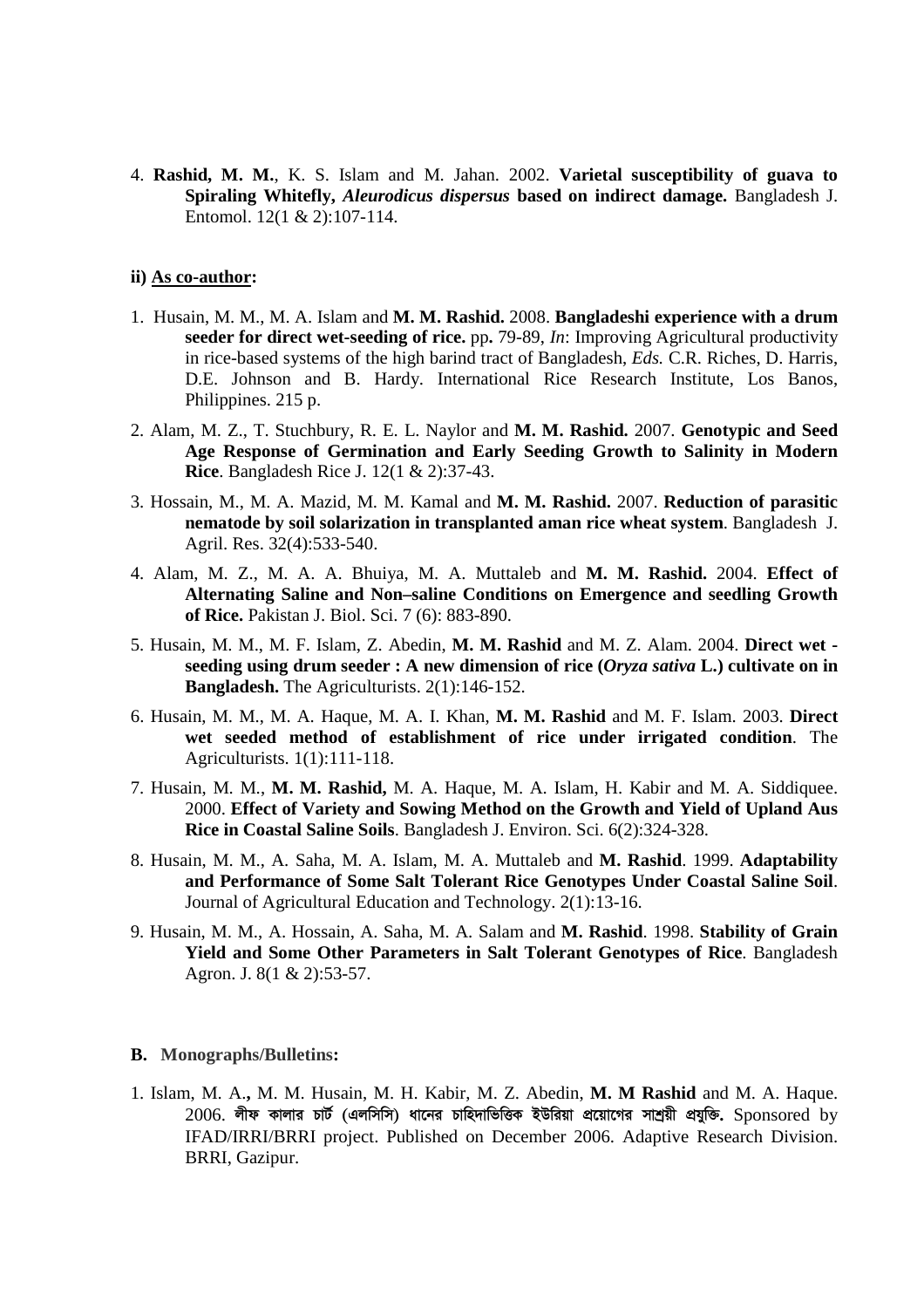- 2. Husain, M. M., M. F. Islam, M. Z. Abedin and M. M. Rashid 2005. দ্বাম সীডারের সাহায্যে কাদাময় জমিতে সরাসরি বপন পদ্ধতিতে ধান চাষ. Sponsored by IFAD/IRRI/BRRI project. Published on March 2005. Adaptive Research Division. BRRI, Gazipur.
- 3. Alam, M. Z. and **M. M. Rashid** 2004. av‡bi ¶wZKviK cvZv Lv`K †cvKv I Mv‡Qi wfZ‡i e‡m Lvq Ggb †cvKvi cwiwPwZ I `gb e¨ve¯'v **.** Published on January 2004. Progati Jubo Sangstha, Dumuria, Khulna, Bangladesh. .
- $4.$  Husain, M. M.., M. M. Rashid and M. A. Haque. 2003. সরাসরি বপন পদ্ধতিতে ধান চাষ প্রযুক্তি. Sponsored by IFAD/IRRI/BRRI project. Published on January 2003. Adaptive Research Division. BRRI, Gazipur.
- 5. Khan, M. A. I. and M. M. Rashid, 2003. রোপা আউশ (মালা)-রোপা আমন (বি আর২২/বি আর ২৩) ফসল **web¨vm †Rvqvi c−vweZ Ajebv³ `w¶bv‡ji GkwU jvfRbK cÖhyw³.** Krishi Biplob. 4th year. No.20 (Jul.16–Jul. 30, 2003). A Fortnightly Agicultural National Newspaper, Khan Printing and Packaging, 153/1, Arambag, Dhaka-1000.
- 6. Khan, M. A. I., M. M. Rashid and M. M. Husain. 2003. বি আর৪৮২৮-৫৪-৪-১-৪-৯: বোরো মৌসুমে **Avev‡`i Rb¨ m¤¢vebvgqb avb**. *In.* Page of Krishibarta, The daily Jugantor, June 5, 2003. A daily popular newspaper, Dhaka, Bangladesh.
- **C. Seminar/Workshop/Symposium/Proceedings:**
- 1. Husain, M. M., M. Shahe. Alam, M. A. Islam, **M. M. Rashid,** M. F. Islam, M. A. Rashid, M. A. Razzaque, M. S. I. Mamin, M. R. Islam, H. Kabir, S. Parvin, and H. R Mukul**.** 2009. **Experience with drum seeder for direct wet-seeding of rice in Bangladesh.** Proceedings of the Workshop on Modern Rice Cultivation in Bangladesh, held on 19-21 September 2006 at the Bangladesh Rice Research Institute, Gazipur-1701, Bangladesh. pp. 81-92.
- 2. Husain, M. M., M. F. Islam, M. S. Alam and **M. M. Rashid.** 2006. **Direct wet-seeded rice using drum seeder: A new dimension in rice cultivation.** Proceedings of the Workshop on Modern Rice Cultivation in Bangladesh, held on 19-21 April 2004 at the Bangladesh Rice Research Institute, Gazipur-1701, Bangladesh. pp. 241-257.
- 3. Husain, M. M., M. A. Haque and **M. M. Rashid**. 2004. **Validation and transfer of some recent rice production technologies: BRRI experience.** Proceedings of the Workshop on Modern Rice Cultivation in Bangladesh, held on 29-31 January 2002 at the Bangladesh Rice Research Institute, Gazipur-1701, Bangladesh. pp. 91-100.
- 4. Husain, M. M., **M. M. Rashid** and M. Z. Alam. 2004. **Performance of BRRI developed MV rice in the coastal saline soils of Bangladesh.** Proceedings of Workshop on Integrated Nutrient Management and Water Resources Utilization for Crop Production in the Coastal Saline Zones of Bangladesh, held on 26 June 2004 at BRRI, Gazipur-1701, Bangladesh. pp. 19-30.
- 5. Husain, M. M, **M. M. Rashid.** M. Z. Alam and M S I Mamin. 2004. **Rice varieties appropriate for different agro-ecological zones of Bangladesh.** Proceedings of Workshop on Technology Development, held on 23-24 May 2004 at BRRI, Gazipur-1701, Bangladesh. pp. 262-272.